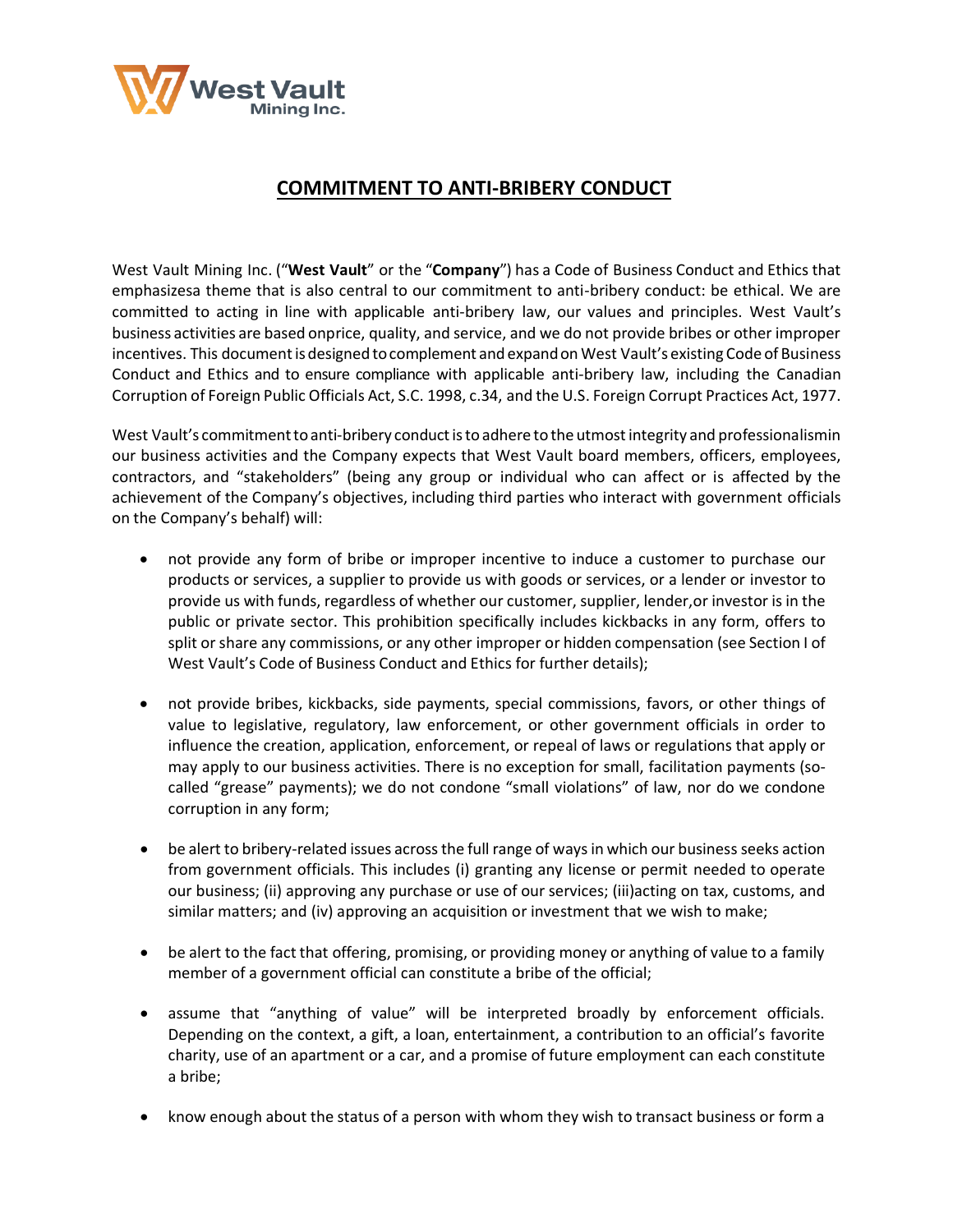business relationship to determine whether the person should be considered a government official (includes "family members of a government official");

- not give any gifts to government officials except for items of small value that comply with local law and custom (for example, a souvenir with the West Vault logo on it) and not "wine and dine" government officials except where it is directly related to West Vault's business or the performance of an existing contract; the costs are modest and reasonable; the activity is permitted under local law and relevant agency policy; the activity is provided in a transparent and open manner and does not create a sense of obligation on the partof the recipient; and the activity is in line with guidelines provided by your local management. Repeated gifts, meals, or entertainment (or any combination of these types of expenses) for a single government official should not occur even if each gift is compliant with the above;
- not pay for or reimburse government officials for their travel expenses without the specific, advance approval of the Chief Financial Officer ("**CFO**"). No such travel expense payment or reimbursement will be approved unless the travel destination and duration are directly related to the promotion, demonstration, or explanation of West Vault's services or the performance of our contracts; the proposed expenditure is modest and appropriate, and such payment or reimbursement is permitted under local law;
- accurately account for and describe in West Vault's books and records any meal, entertainment, or business hospitality for a government official;
- not make a political contribution in the name of or on behalf of West Vault, or where the contribution will be associated with West Vault, without the advance approval of the CFO;
- not make a personal political contribution under any circumstances where it might be perceived as constituting a bribe or as otherwise intended to generate specific governmental, political party, or political candidate decisions or actions directly related to West Vault's business interests;
- obtain the advance approval of the CFO prior to making any donation for or on behalf of West Vault to a charitable organization in which a government official or a family memberof a government official has a prominent role (for example, as a board member or trustee); or where the donation is at the request of a government official; or where the organization is known or believed to be closely associated with a government official;
- not provide a bribe or other improper incentive to anyone (including someone who is clearly not a government official) in order to help sell our services or otherwise advanceWest Vault's business interests;
- pay close attention and if something about a proposed transaction or business arrangement "looks bad" or "smells funny," you are expected to ask questions and, where reassuring answers are not forthcoming, to take appropriate steps to stop the transaction and refer it to the CFO for review and guidance;
- in the event of a request for a bribe, kickback, or other thing of value, politely turn down the request and make a record of that request as soon as possible. The record of the request should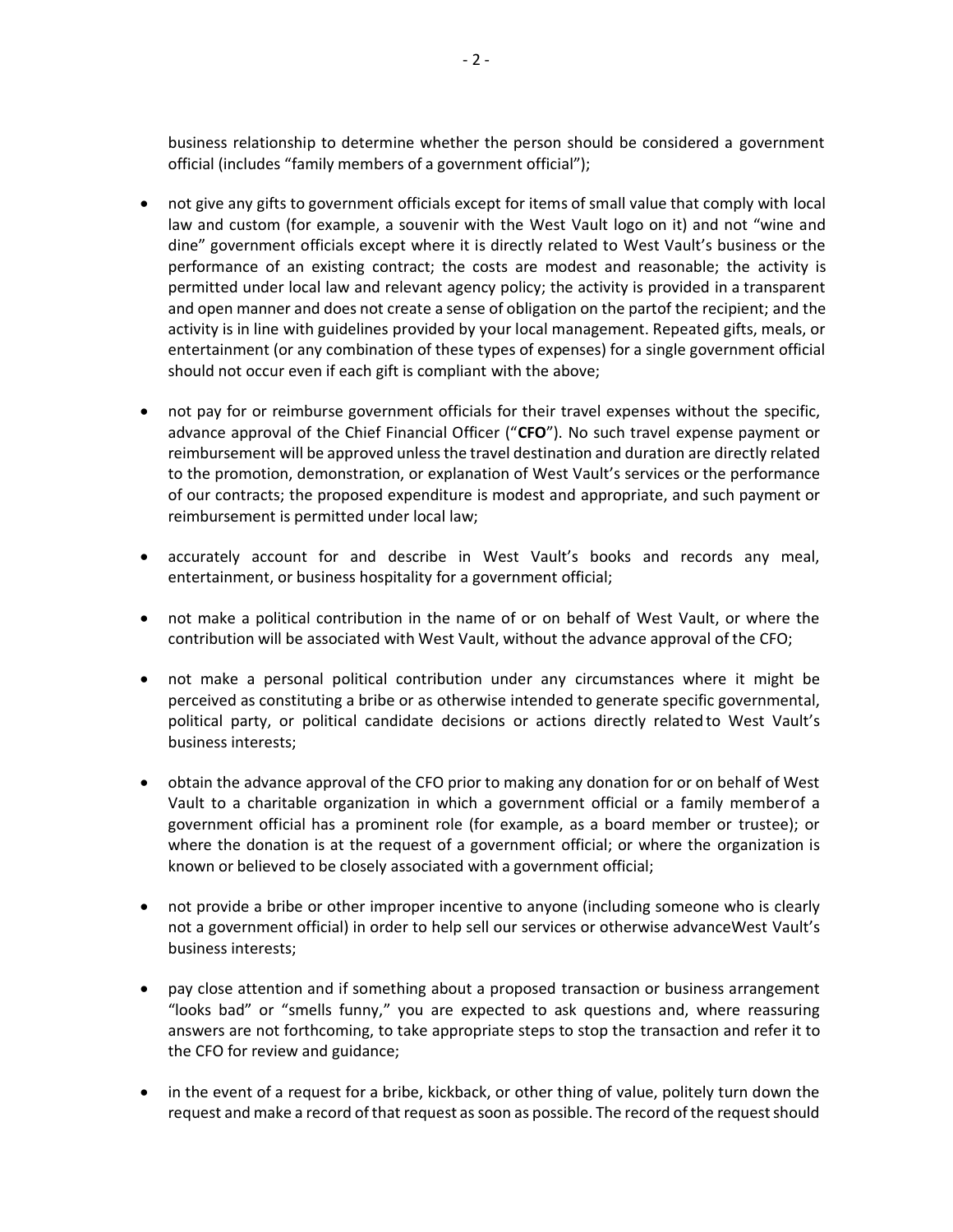be marked confidential and promptly provided to the CFO to determineif further action is necessary;

- not cause or permit any expenditure to be handled "off the books", or to be buried in some nondescript account like "miscellaneous expenses";
- help our Company to maintain a system of internal controls necessary to ensure that our books and records accurately and fairly reflect, in reasonable detail, our transactions and dispositions of assets; that our Company's resources and assets are used only in accordance with directives and authorizations by the board of directors and senior management; and that checks and balances are employed so as to preventthe by-passing or overriding of these controls;
- only select or retain consultants after appropriate due diligence has been conducted in accordance with applicable West Vault guidelines;
- use best efforts to ensure consultants are not government officials, or do not employ subcontract with, or have a material shareholder that is a government official; does not have a history or demonstrated tendency towards bribery or corruption; and is compensated at a level that is reasonable, given their experience, the country where their services are to be performed, the expected results and the amount and difficulty of work to be performed;
- use best efforts to ensure consultants are not or have not been (i) convicted or charged with any crime involving public corruption; and/or (ii) the target or subject of any criminal investigation involving public corruption or other criminal wrongdoing;
- ensure consultants accept anti-bribery representations and covenants in West Vault contracts with them and that agreements with consultants are in writing and appropriately recorded in West Vault's records; and
- subject consultants to ongoing oversight to ensure that they follow ethical business practices when acting on West Vault's behalf.

Nothing above prohibits the making of payments in cash or in kind to government officials when life, property, safety or health is at risk, or the provision of benefits such as ambulance services, medical attention or emergency evacuation. Payments to avoid subjecting oneself to a health or safety risk are permitted. The making of such a payment in exigent circumstances should be reported to the CFO as soon as possible after the payment is made and must be accurately recorded and identified in West Vault expense reports and other applicable books and records.

This commitment to anti-bribery conduct applies to West Vault and its wholly-owned subsidiaries. West Vault expects that each of its wholly-owned subsidiaries that conduct mining operations will establish procedures to ensure compliance with this commitment to anti-bribery conduct. All West Vault board members, officers, contractors or any third-party conducting work or acting on West Vault's behalf will commit to anti-bribery conduct and comply with applicable anti-bribery law, our values and principles. West Vault will take appropriate measures to ensure that this commitment to anti-bribery conduct is respected.

Any violation of this commitment to anti-bribery conduct will be taken seriously and will lead to the